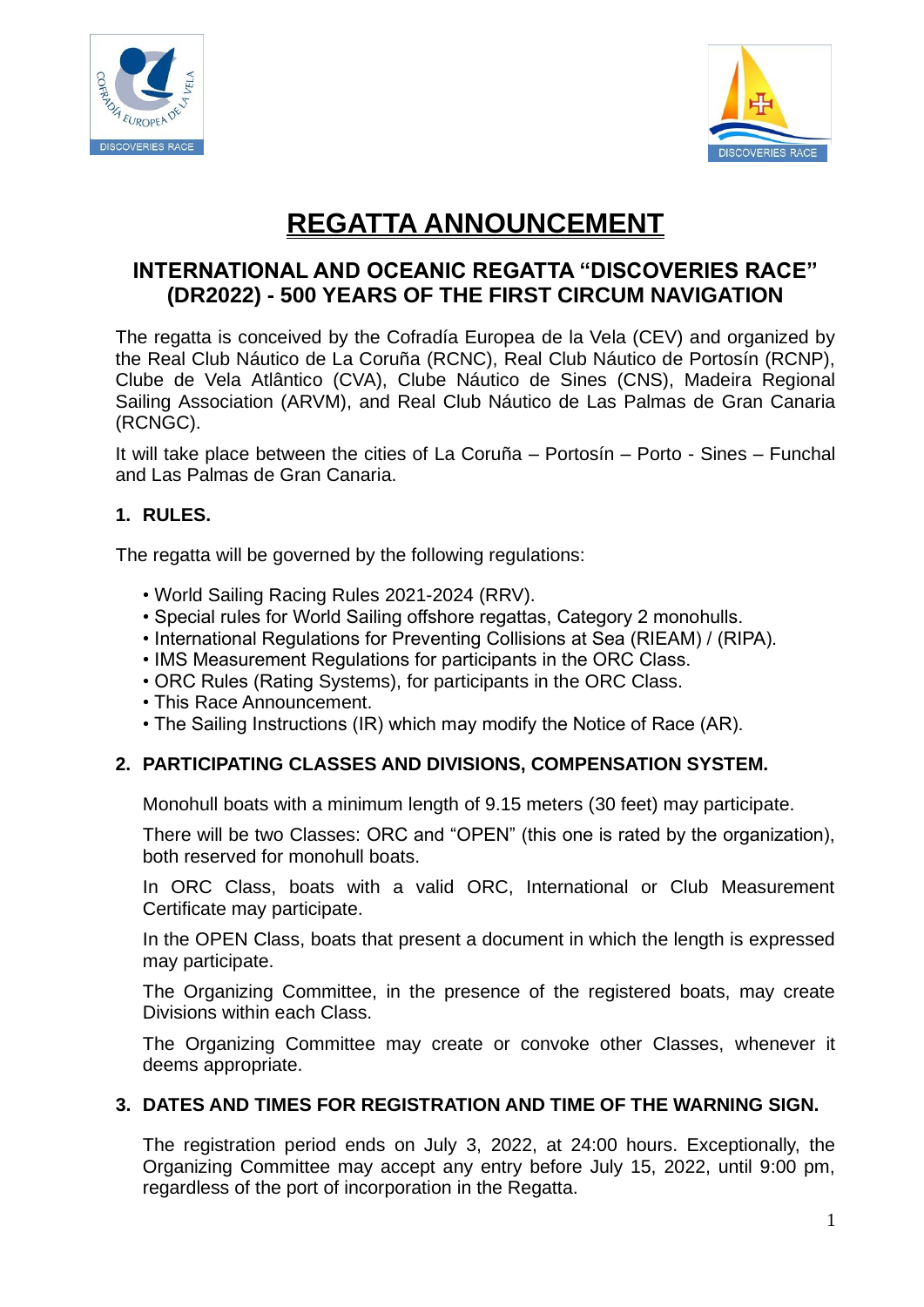

The warning signal for the start of the first stage of the DR2022 will be given on July 19, 2022, at 3:00 pm.

## **4. APPLICATION PROCEDURE AND FEES.**

To register, it will be necessary to send to the organization the Registration Form and the Crew List, which will be available on the Regatta website. The Crew List may be modified until 6:00 pm on July 18, 2022.

All crew members must comply with the conditions set out in the World Sailing Eligibility Code (Rule No. 19).

Each participant must have a valid Federative License.

Each boat must have an insurance covering civil liability for damage to people and property, valid for participation in regattas, for the entire duration of DR2022 and with a minimum value of €600,000,00.

In the case of boats without advertising, the Entry Fee is  $€450.00$  for the complete DR2022 and €300.00 for one or two stages of the DR2022.

In the case of boats with advertising, the Entry Fee is €675.00 for the complete DR2022 and €450.00 for one or two stages of the DR2022.

In case the Organizing Committee accepts any entry after July 19, 2022, at 12:00 pm, the Entry Fee will have an additional charge of 50%.

The registration amount must be deposited / transferred to the account: ES 42 2038 4016 9060 0033 9414.

Participants in the ORC Class must present a Certificate of Measurement valid before the 15th of July 2022, until 10:00 am.

In no case may they start the Regatta without presenting a valid certificate (this changes rule 78.2 of the WS RRV).

Participants in the OPEN Class must present legal documentation or a boat catalog showing the total length of the boat.

Participants wishing to compete in ORC and do not have the respective Measurement Certificate must contact their home club or the Portuguese Sailing Federation (www.fpvela.pt/mail: fpvela@fpvela.pt) or even with Real Spanish Sailing Federation (www.rfev.es mail info@rfev.es) to obtain this certificate upon arrival at the Real Club Náutico de la Coruña or at the port where they join the Regatta.

#### **5. HELP AND OTHER RELEVANT INFORMATION.**

The boats whose registration has been accepted must be moored at the piers and places of the identified ports / marinas when they are informed that the registration has been accepted.

#### **6. MODIFICATION TO THE RULES. Rule 86.**

The Sailing Instructions will indicate in detail the World Sailing Racing Rules 2021- 2024 (RRV) that are modified.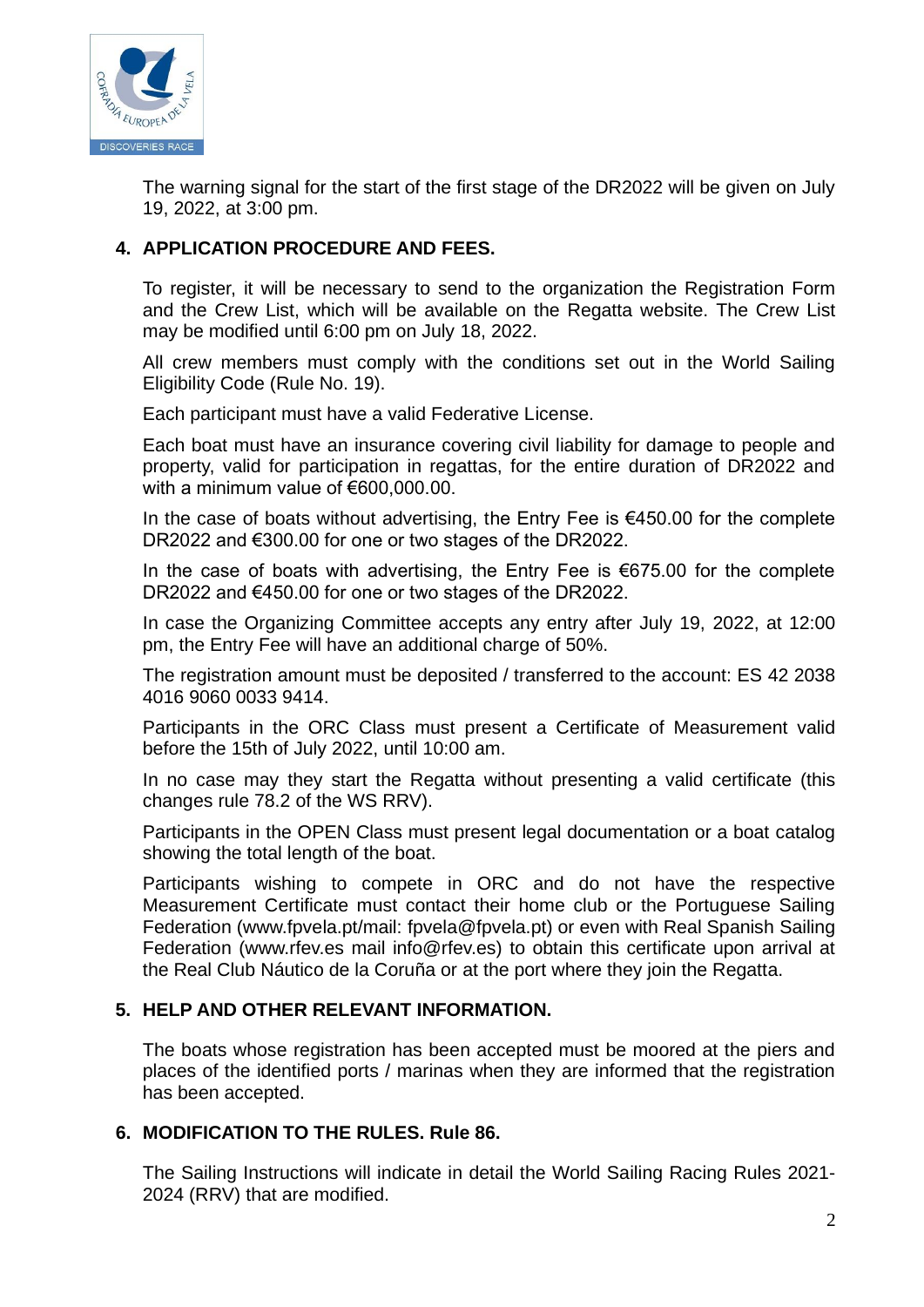

#### **7. ADVERTISING. WORLD SAILING Rule 80 and Rule 20.**

Pursuant to World Sailing Regulation 20, Advertising Code, boats must display advertising provided by the Organization, which will be delivered at the time of confirmation of entry at the Regatta Secretariat.

#### **8. INSPECTIONS AND MEASUREMENT PROCEDURES.**

Enrolled boats must be at the port where the Regatta starts and at the berthing place identified in the communication of the Organizing Committee, in which it is stated that they accept the entry, being able to pass the technical and safety checks. In La Coruña on 07/18/2022 at 10:00 am, in Portosín on 07/20/2022 at 10:00 am, in Porto on 07/23/2022 at 10:00 am, in Sines on the day 07/27/2022 at 10:00 am and in Funchal on 08/03/2019 at 10:00 am.

#### **9. DELIVERY OF SAILING INSTRUCTIONS. IR.**

The Sailing Instructions, IR, will be available at the Regatta Secretariat from 07/17/2022 at 10:00 am, as soon as registration is confirmed, and inspections have been completed. All information regarding cultural and social events that will take place as part of the DR2022 will also be available to registered boats. This is valid at the different ports of call, naturally with the respective change of day.

# **10.MODIFICATION TO CLASS RULES (RULE 87).**

At the moment no changes to the Class rules are foreseen.

#### **11.COURSE AND TIME LIMITS.**

| <b>STAGE</b> | <b>ROUTE</b>                | <b>DISTANCE</b> | TIME               | <b>START DAY</b>           | <b>START</b><br><b>TIME</b> | <b>ARRIVAL DAY</b>       | <b>DEADLINE TIME</b><br><b>FOR ARRIVAL</b> | <b>REST</b>       |
|--------------|-----------------------------|-----------------|--------------------|----------------------------|-----------------------------|--------------------------|--------------------------------------------|-------------------|
| 1            | A CORUÑA - PORTOSÍN         | 89,10 Nm        | 18 hours           | <b>Tuesday 19th July</b>   | 16H00                       | Wednesday 20th July      | <b>10H00</b>                               | 1 day in Portosin |
| $\mathbf{z}$ | <b>PORTOSÍN - PORTO</b>     | 108,00 Nm       | 21 hours           | Thursday 21th July         | <b>15H00</b>                | Friday 22th July         | <b>12H00</b>                               | 2 days in Porto   |
| 3            | <b>PORTO - SINES</b>        | 208,90 Nm       | 1 day $+$ 17 hours | Sunday 24th July           | 17H00                       | <b>Tuesday 26th July</b> | <b>10H00</b>                               | 2 days in Sines   |
| 4            | <b>SINES - FUNCHAL</b>      | 507,40 Nm       | 4 days + 16 hours  | Thursday 28th July         | <b>18H00</b>                | <b>Tuesday August 2</b>  | <b>10H00</b>                               | 2 days in Funchal |
| 5.           | <b>FUNCHAL - LAS PALMAS</b> | 282,90 Nm       | 2 days + 14 hours  | <b>Thursday 4th August</b> | 19H00                       | <b>Sunday August 7</b>   | 09H00                                      | ۰                 |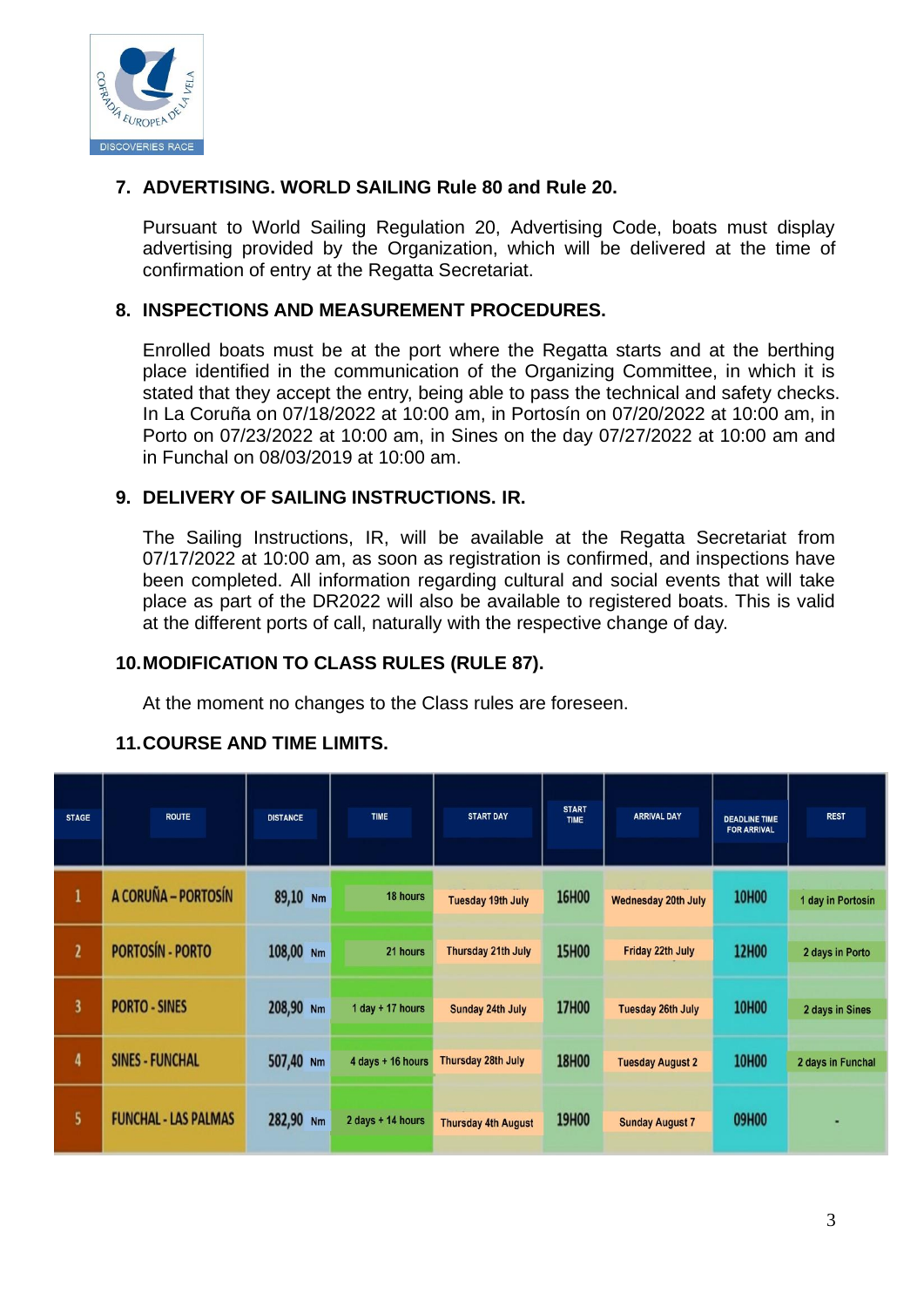

# **12.PENALTIES FOR BREACH OF A RULE OF PART 2 OF THE RRV.**

Penalties for breaking a rule in part 2 of the RRV will be detailed in the Sailing Instructions.

## **13. SCORING SYSTEM. NUMBER OF STAGES.**

Classification at each stage:

In Class ORC there will be a classification for each stage based on the shortest corrected time. For the calculations will be used the Cyber Altura program and the Oceanic option (Rule 402.4.c) of the ORC).

In the OPEN Class there will be a classification for each stage according to the rating assigned to it.

Boats that do not participate in any of the stages will have the DNS score for that stage. For the overall classification, the score provided in the World Sailing Racing Rules 2021-2024 (RRV), Appendix 4, rule A4 will apply.

#### **14.FOLLOW-UP.**

The DR2022 Organizing Committee considers that safety is of paramount importance and as such has planned to apply the requirements regarding safety provided for in the Special Offshore Rules of World Sailing, OSR, considering the Regatta as category 2, which is the one that applies for this type regatta course and taking into account that the requirements described therein go far beyond the rules of countries that have regulations for navigation on the high seas, such as Portugal and Spain.

Therefore, it will be mandatory for each boat to install a transponder, which will be provided by the Organization when confirming their registration in La Coruña or at the port where they join the Regatta, which will allow the Organization to know their position at all times, the heading and speed of each of the boats.

In addition to what has been described above, the Organization requires that each boat have on board an operative telephone at all times, for communications via satellite, which can be extremely useful in the event of any type of eventuality. The Follow-up Committee, from the start in La Coruña to the arrival in Las Palmas de Gran Canaria will be available 24 hours a day at the telephone number that will appear in the Sailing Instructions.

Bearing in mind that these phones are not normally used, participants who wish can take advantage of the offer of advantageous conditions that companies specialized in the sector will offer to the Organization and which will be published on the website.

#### **15.TROPHIES.**

At each stage there will be trophies for the first in each of the Classes and for the boat that completes the course in the shortest time, including penalties if any.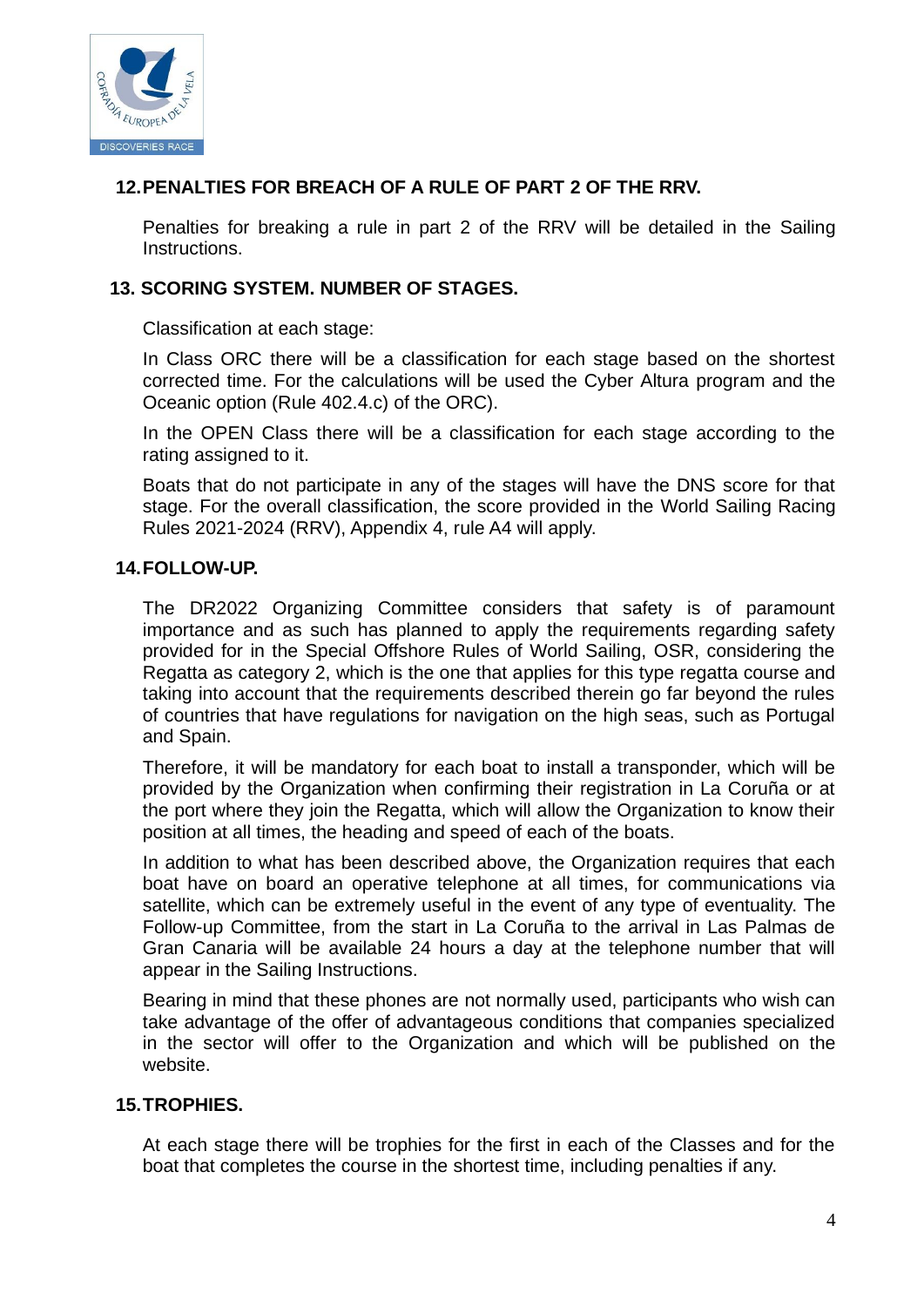

Regardless of the possible divisions that exist within each Class, there will be an independent classification by Class and consequently trophies for each of them (ORC and Open).

The list of trophies for the final classifications of each Class and Division will be based on the number of boats registered. Up to 3 boats for each Division there will be 1 trophy, up to 7 for each Division there will be 2 trophies, and 3 trophies for 8 or more boats for each Division. In no case will there be an overall classification by class.

The boat that spends the least real time, including penalties if any, upon completing the total course of the 5 stages of DR2022 will receive a reproduction of the "Troféu Fernão de Magalhães".

The "Juan Sebastián de Elcano Trophy", awarded by the Spanish Armada, will be awarded to the boat participating in the DR 2022 - V Centenary of the First Round the World (first classified in the ORC class).

The distribution of trophies will take place on 08/07/2022 at the RCNGC premises, in principle at 12:00 pm. Until then, the boats must be at the disposal of the Race Committee and the Technical Committee on the dock assigned to them upon arrival.

#### **16.IMAGE RIGHTS.**

Image rights belong exclusively to Cofradía Europea de la Vela.

Participants in the DR2022 authorize the Cofradía Europea de la Vela, as well as the sponsors, that their name, their image and that of the boat in which they are participating, may be used in any advertising medium and disseminated by any means.

Participants undertake not to authorize any act or distribute any image without the prior authorization of Cofradía Europea de la Vela.